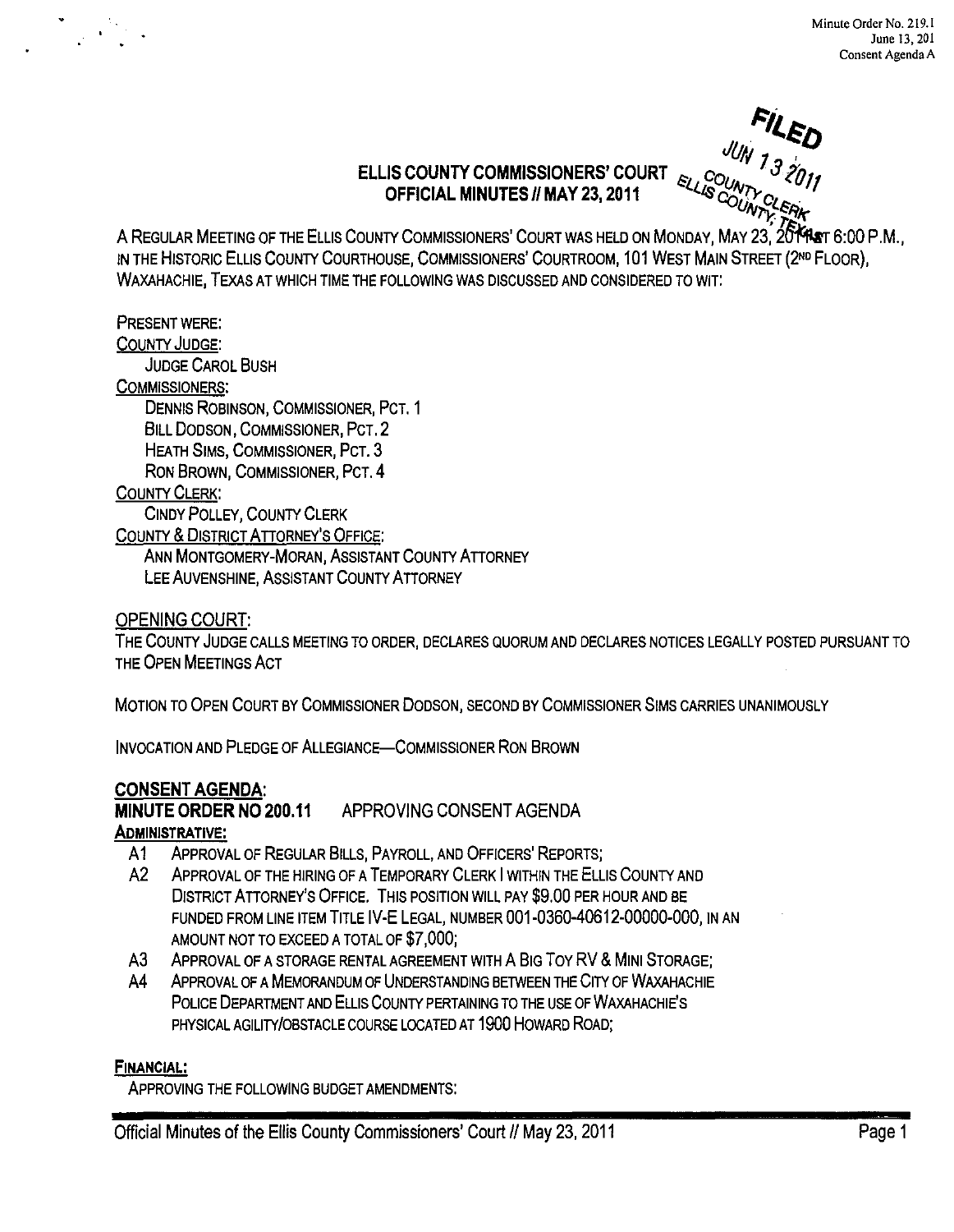- F1 FROM 001-0060-40003, MIsc. REIMBURSEMENTS To 001-0060-50868, CONTRACT LABOR DELTON AKE, DEPARTMENT OF DEVELOPMENT;
- F2 FROM 001-0375-50933, CONSULTING To 001-0375-50802, COMPUTER JOE WHITE, ENGINEER;
- F3 FROM 001-0375-50933, CONSULTING TO 001-0375-50801, SUPPLIES JOE WHITE, ENGINEER;
- F4 FROM 004-0652-40004, RB2, SALE OF MATERIAL TO 004-0652-50807, RB2, GEN EXP BILL DODSON, RB2;<br>F5 FROM 005-0703-50807, GEN. MISC. TO 005-0703-50907, TIRES HEATH SIMS, RB3;
- F5 FROM 005-0703-50807, GEN. MISC. TO 005-0703-50907, TIRES HEATH SIMS, RB3;<br>F6 FROM 006-0754-40010, SALE OF EQUIPMENT TO 006-0754-50885, SALES TAX RON
- FROM 006-0754-40010, SALE OF EQUIPMENT TO 006-0754-50885, SALES TAX RON BROWN, RB4;
- F7 ApPROVE REFUND OF OVERPAYMENT TO THE FOLLOWING ACCOUNTS FOR PAYMENT IN ERROR:

| REFUND TO BE ISSUED TO:                                                                                                                                                                                                           | ACCOUNT | <b>AMOUNT DUE</b> |
|-----------------------------------------------------------------------------------------------------------------------------------------------------------------------------------------------------------------------------------|---------|-------------------|
| RICHARD BARBER                                                                                                                                                                                                                    | 227758  | \$4,607.67        |
| . Hence, the contract of the contract of $\mathbf{A}$ and the contract of the contract of the contract of the contract of the contract of the contract of the contract of the contract of the contract of the contract of the con |         |                   |

MOTION BY COMMISSIONER ROBINSON, SECOND BY COMMISSIONER DODSON CARRIES UNANIMOUSLY

# **DEPARTMENT OF COUNTY DEVELOPMENT**

CONSIDERATION AND ACTION REGARDING THE FOLLOWING PRESENTED BY DELTON AKE, DIRECTOR DEPARTMENT OF DEVELOPMENT:

**MINUTE ORDER NO 201.11** GRANTING A ONE-TIME VARIANCE FROM ELLIS COUNTY RULES, REGULATIONS AND SPECIFICATIONS FOR SUBDIVISIONS AND MANUFACTURED HOMES AS IT RELATES TO UTILITY EASEMENT/DRAINAGE/ BUILDING SET-BACK ON SIDE OF LOT 50, MISSION HILLS PHASE 4, JOHNNY AND MONICA CHAVEZ, PCT. 4

MOTION BY COMMISSIONER BROWN, SECOND BY COMMISSIONER SIMS CARRIES UNANIMOUSLY

**MINUTE ORDER NO 202.11** APPROVING PRELIMINARY PLAT - GARDEN ESTATES, 4 LOTS, WESTMORELAND ROAD, CONNIE L. SMADES, PCT. 4

MOTION BY COMMISSIONER BROWN, SECOND BY COMMISSIONER ROBINSON CARRIES UNANIMOUSLY

**MINUTE ORDER NO 203.11** ACCEPTING THE COMPLETED SUBDIVISION, ROCKEIT RANCH, INCLUDING JOHN ROCKETT LANE AND COTTON GIN PASS, RON BARSON, PCT. 1 MOTION BY COMMISSIONER ROBINSON, SECOND BY COMMISSIONER DODSON CARRIES UNANIMOUSLY

**MINUTE ORDER NO 204.11** RELEASING IRREVOCABLE LEITER OF CREDIT NO. 697 TO CITY BANK TEXAS, 7800 PRESTON ROAD, SUITE 201, PLANO, TX 75024 IN THE AMOUNT OF \$134,750 FOR THE COMPLETED INFRASTRUCTURE IN ROCKETT RANCH, JAMES SHUKIS, PCT. 1 MOTION BY COMMISSIONER ROBINSON, SECOND BY COMMISSIONER DODSON CARRIES UNANIMOUSLY

# **PURCHASING**

CONSIDERATION AND ACTION REGARDING THE FOLLOWING PRESENTED BY HANNA MCCLEARY, INTERIM PURCHASING AGENT:

**MINUTE ORDER NO 205.11 DECLARING LAW LIBRARY BOOKS AS SURPLUS (SEE ATTACHED LIST)** MOTION BY COMMISSIONER DODSON, SECOND BY COMMISSIONER SIMS CARRIES UNANIMOUSLY

**MINUTE ORDER NO 206.11 DECLARING 21 POLICE CRUISERS AS SURPLUS (SEE ATTACHED LIST)** MOTION BY COMMISSIONER SIMS, SECOND BY COMMISSIONER DODSON CARRIES UNANIMOUSLY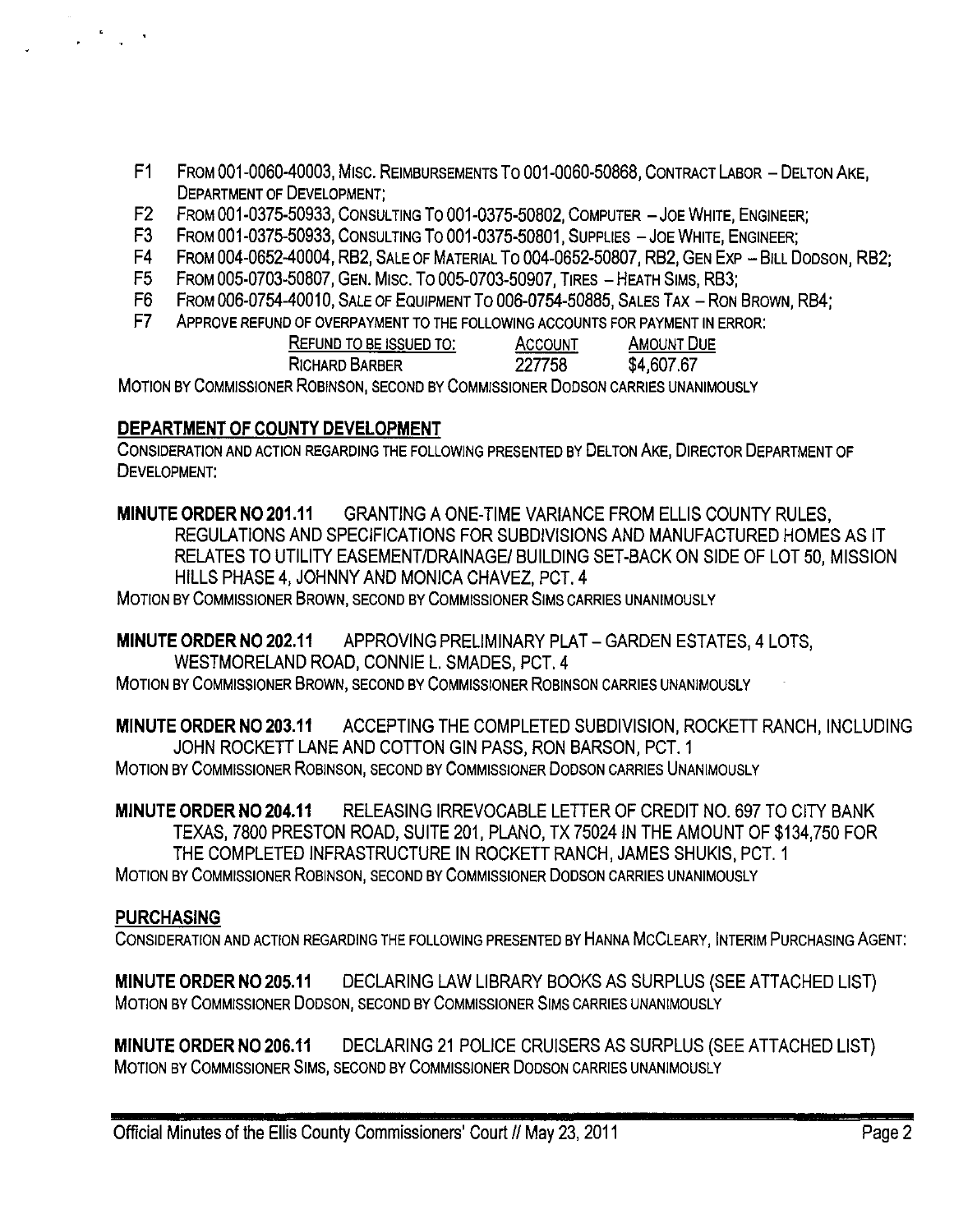MINUTE ORDER N0207.11 APPROVING THE SALE OF ONE OR MORE POLICE CRUISERS TO THE CITY OF MILFORD POLICE DEPARTMENT

MOTION BY COMMISSIONER SIMS, SECOND BY COMMISSIONER DODSON CARRIES UNANIMOUSLY

MINUTE ORDER NO 208.11 APPROVAL TO EXTEND THE CONTRACT AGREEMENT WITH PEARMAN OIL & GAS FOR CONVENIENCE STORE GASOLINE FOR THE PERIOD STARTING MAY 23,2011 THROUGH DECEMBER 31,2011 WITH EXTENSION OF ONE (1) ADDITIONAL TWELVE-MONTH PERIOD

MOTION BY COMMISSIONER SIMS, SECOND BY COMMISSIONER ROBINSON CARRIES UNANIMOUSLY

### ADMINISTRATIVE:

MINUTE ORDER NO 209.11 APPROVING A PROCLAMATION RECOGNIZING GLEN MOORE, TEXAS AGRILIFE EXTENSION AGENT, FOR 35 YEARS SERVICE TO ELLIS COUNTY (CAROL BUSH, COUNTY JUDGE) MOTION BY COMMISSIONER BROWN, SECOND BY COMMISSIONER DODSON CARRIES UNANIMOUSLY

MINUTE ORDER NO 210.11 AUTHORIZING COUNTY JUDGE TO SIGN A CONTRACT WITH WEST PUBLISHING FOR THE DISTRICT COURT JUDGES, COUNTY COURT OF LAW JUDGES, AND COUNTY JUDGE TO USE WESTLAW NEXT SELECT. THE YEARLY INCREASE WILL BE \$678. THE CONTRACT TERM IS FOR 3 YEARS WITH A NON-APPROPRIATION CLAUSE.

(ANN MONTGOMERY-MORAN, ASSISTANT COUNTY ATTORNEY) MOTION BY COMMISSIONER DODSON, SECOND BY COMMISSIONER BROWN CARRIES UNANIMOUSLY

MINUTE ORDER NO 211.11 APPROVING A CONTRACT AND ADDENDUM WITH AIM HEALTHCARE SERVICES FOR RECOVERY OF POTENTIAL OVERPAYMENTS RELATING TO ELLIS COUNTY INDIGENT HEALTH CARE, WITH A FEE CHARGED ONLY ON ANY MONIES RECOVERED AS A RESULT OF AIM'S EFFORTS (DIANA BUCKLEY, HUMAN SERVICES) MOTION BY COMMISSIONER SIMS, SECOND BY COMMISSIONER DODSON CARRIES UNANIMOUSLY

MINUTE ORDER NO 212.11 ACCEPTING THE RESIGNATION OF HENRY M. RHOADES, SR., EMERGENCY SERVICES DISTRICT #9 (DENNIS ROBINSON, COMMISSIONER PCT 1) MOTION BY COMMISSIONER ROBINSON, SECOND BY COMMISSIONER SIMS CARRIES UNANIMOUSLY

MINUTE ORDER NO 213.11 ACCEPTING THE RESIGNATION OF SADIE TELEZ, EMERGENCY SERVICES DISTRICT #8 (BILL DODSON, COMMISSIONER PCT 2) MOTION BY COMMISSIONER DODSON, SECOND BY COMMISSIONER ROBINSON CARRIES UNANIMOUSLY

MINUTE ORDER NO 214.11 APPOINTING RONNIE GATLIN SR., TO THE BOARD OF ELLIS COUNTY EMERGENCY SERVICE DISTRICT #8 (BILL DODSON, COMMISSIONER PCT 2) MOTION BY COMMISSIONER DODSON, SECOND BY COMMISSIONER BROWN CARRIES UNANIMOUSLY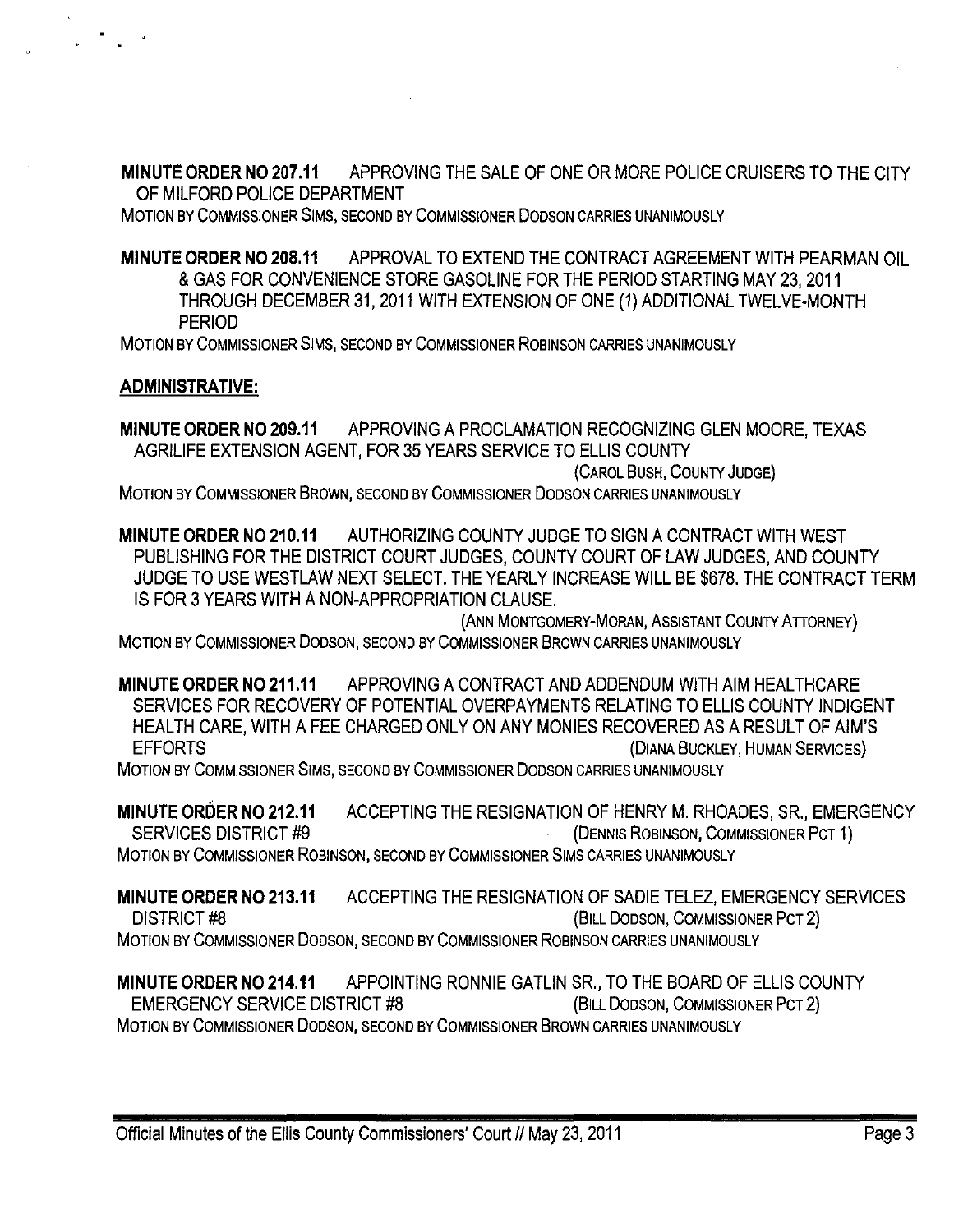MINUTE ORDER NO 215.11 APPROVAL TO HIRE RCC CONSULTANTS, INC. TO ASSIST IN THE DEVELOPMENT OF NEEDED TWO-WAY RADIO SYSTEM IMPROVEMENTS, AND TO REQUEST A CONTRACT FROM RCC CONSULTANTS (KATHY ERIKSEN, PROJECTS COORDINATOR) KEN ISOM ADDRESSED THE COURT

MOTION BY COMMISSIONER DODSON, SECOND BY COMMISSIONER SIMS CARRIES UNANIMOUSLY

MINUTE ORDER NO 216.11 CANCELING THE CONTRACT FOR MAINTENANCE WITH KONE ON THE ELEVATOR LOCATED AT THE HISTORIC COURTHOUSE.

(ANN MONTGOMERY-MORAN, ASSISTANT COUNTY ATIORNEY) MOTION BY COMMISSIONER BROWN, SECOND BY COMMISSIONER SIMS CARRIES UNANIMOUSLY

MINUTE ORDER NO 217.11 APPROVAL TO ENTER INTO A FIVE (5) YEAR MAINTENANCE CONTRACT WITH KONE ON ELEVEN (11) ELEVATORS: SIX (6) LOCATED AT 109 S. JACKSON (3 JAIL AND 3 COURT), TWO (2) LOCATED IN THE NEW JAIL ADDITION, THREE (3) LOCATED AT 300 S. JACKSON (ANN MONTGOMERY-MORAN, ASSISTANT COUNTY ATIORNEY)

MOTION BY COMMISSIONER BROWN, SECOND BY COMMISSIONER SIMS CARRIES UNANIMOUSLY

NO ACTION: 4.10 CONSIDERATION AND ACTION TO APPROVE THE COUNTY'S BASIC PLAN AND FUNCTIONAL ANNEXES THAT MAKE UP THE COUNTY'S EMERGENCY OPERATIONS PLAN AND AUTHORIZE THE COUNTY JUDGE TO SIGN THE ELLIS COUNTY EMERGENCY OPERATIONS BASIC PLAN AND AUTHORIZE THE EMERGENCY MANAGEMENT COORDINATOR TO CIRCULATE ANNEXES TO COUNTY DEPARTMENTS AND DISASTER PARTNERS FOR THEIR REVIEW AND APPROVAL. THIS PLAN COMPLIES WITH GOVERNMENT CODE, CHAPTER 418, SECTION 106, AS AMENDED. THE BASIC PLAN OUTLINES AND GIVES GUIDANCE FOR EMERGENCY OPERATIONS WHILE IT DESCRIBES EMERGENCY RESPONSE ORGANIZATION AND ASSIGNS RESPONSIBILITIES FOR VARIOUS EMERGENCY TASKS.

JOHN PATTERSON, EMERGENCY MANAGEMENT

MINUTE ORDER NO 218.11 AUTHORIZING JUDGE BUSH TO EXTEND AN OFFER OF EMPLOYMENT FOR POSITION OF PURCHASING AGENT **EXAMPLE 2018 COUNTY ACCAROL BUSH, COUNTY JUDGE** MOTION BY COMMISSIONER SIMS, SECOND BY COMMISSIONER DODSON CARRIES UNANIMOUSLY

# RECESS TO CONVENE TO EXECUTIVE SESSION (6:44 PM)

MOTION BY COMMISSIONER BROWN, SECOND BY COMMISSIONER ROBINSON CARRIES UNANIMOUSLY

# EXECUTIVE SESSION

"THE COMMISSIONERS COURT OF ELLIS COUNTY RESERVES THE RIGHT TO ADJOURN INTO EXECUTIVE SESSION AT ANY TIME DURING THE COURSE OF THIS MEETING TO DISCUSS ANY OF THE MATIERS LISTED IN THIS AGENDA, IN THE ORDER DEEMED APPROPRIATE, AS AUTHORIZED BY TEXAS GOVERNMENT CODE 551, OR TO SEEK THE ADVICE OF ITS ATTORNEY AND/OR OTHER ATIORNEYS REPRESENTING ELLIS COUNTY ON ANY MA TIER IN WHICH THE DUTY OF THE A TIORNEY TO THE COMMISSIONERS COURT UNDER THE TEXAS DISCIPLINARY RULES OF PROFESSIONAL CONDUCT OF THE STATE BAR OF TEXAS CLEARLY CONFLICTS WITH TEXAS GOVERNMENT CODE CHAPTER 551 OR AS OTHERWISE MAY BE PERMITIED UNDER 551."